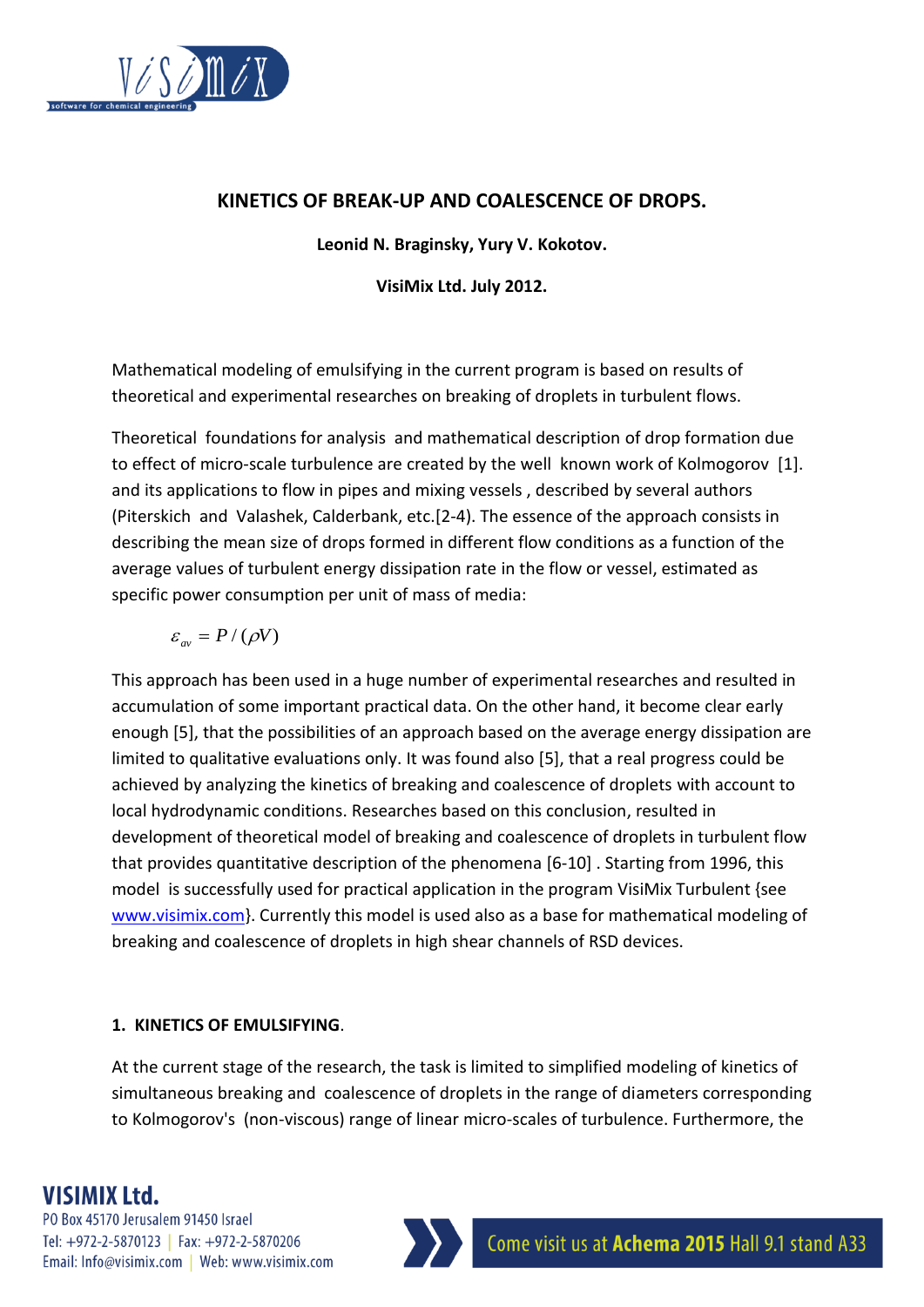

mixing was assumed to be "perfect", i.e. all positions of a drop in the tank were assumed to be equally probable, and distributions of drop sizes and concentration of the disperse phase were considered uniform. The system was assumed to be mono-disperse. In such conditions, the number of drops in a liquid-liquid system with defined physical properties and constant volume fraction of the starting from some initial size, in a volume with nonuniform distribution of turbulence may be described by equation:

$$
\frac{d\mathbf{d}}{d\tau} = \frac{\mathbf{d}}{3V} \int_{V} (N_c - N_b) dV
$$
\n(1)

To use this equation, three functions should be known. The two of them, frequencies of coalescence and breaking,  $N_c$  and  $N_b$ , depend on the drop size, physical properties of the phases and local rate of turbulent dissipation of energy, while the third - distribution of turbulent dissipation by volume - depends on design and operational regime of the emulsifying device.

#### **2. THE FREQUENCY OF BREAKING**

According to the results of recent studies in the kinetics of drop break-up in mixing vessels in the absence of coalescence a quantitative description of drops break-up may be based on the universally known Kolmogorov's stability condition for a drop in a turbulent flow. An individual act of deformation and breaking must be assumed to occur under action of an instant velocity pulsation in the vicinity of the drop on the condition that the amplitude of the pulsation exceeds a certain minimum value v\*. The relation between this "critical" value and the mean square root velocity was estimated as

$$
U^* = \frac{v^*}{\overline{v}} = \frac{0.775}{\varepsilon^{1/3} d^{1/3}} (M / d + \sqrt{\left[ (M / d)^2 + \frac{10\sigma}{\rho_c d} \right]})
$$
(2)

where

$$
M = \left| 1.2 \frac{\rho_d}{\rho_c} v_d - 3v_c \right| \tag{3}
$$

The linear scale of the "destroying" pulsations was estimated as *l* = 2.17 d - the minimum length of the deformed droplet, corresponding to the loss of stability. Within the framework

### **VISIMIX Ltd.**

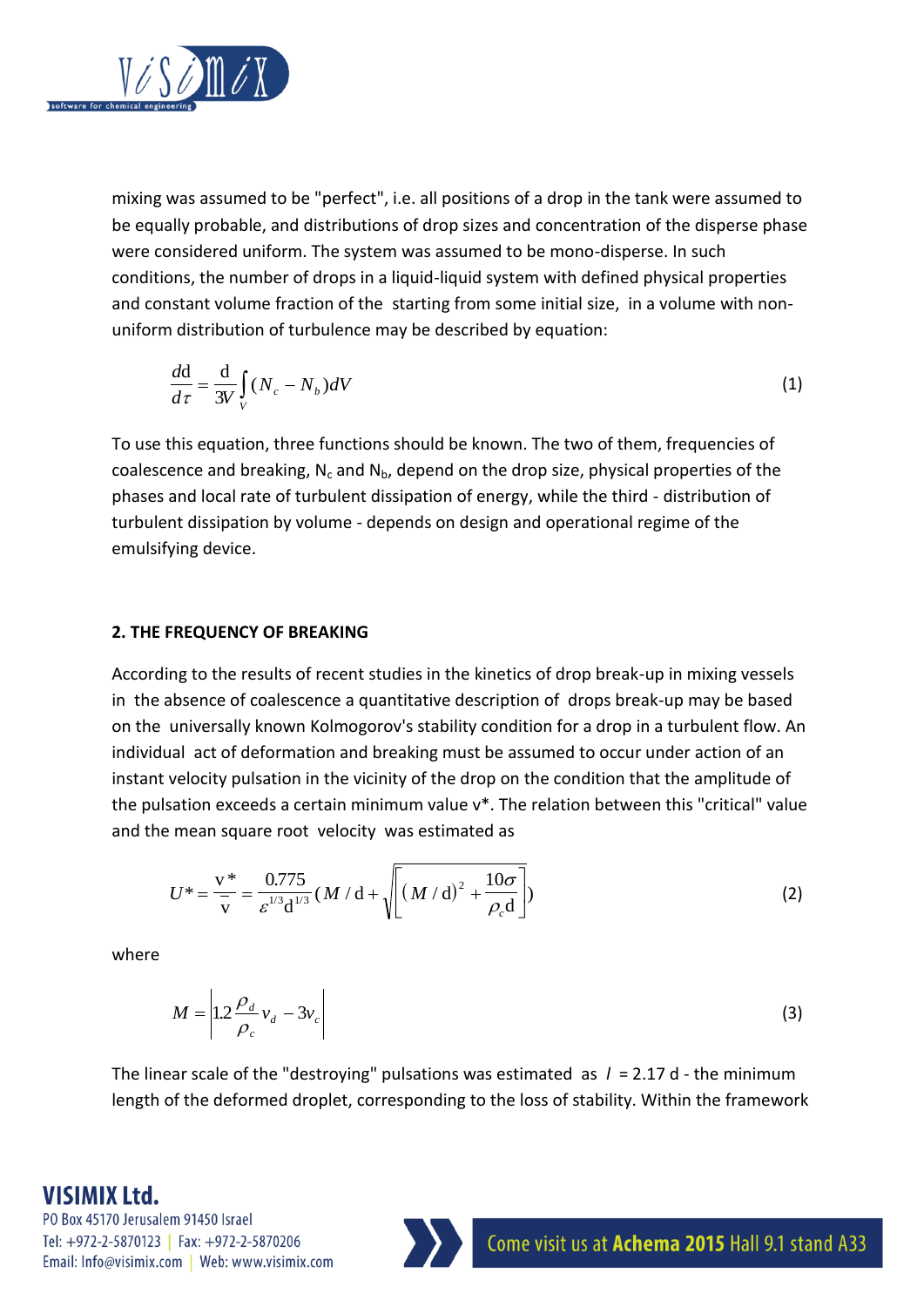

of this model, the mean frequency of drops breaking in an area with the local turbulent dissipation  $\varepsilon$  may be estimated as

N<sup>b</sup> = *mean frequency of pulsations of the scale l* x *relative frequency of pulsations l with amplitudes*  $v' ≥ v^*$  *x probability of one or more droplets residing in an area of the scale l*,

or

$$
N_b = f_l P(v \ge v^*)(1 - P(0))
$$
\n(4)

whe

$$
f_l = \frac{1}{l^3} \frac{\varepsilon^{1/3}}{l^{2/3}}
$$
 (5)

$$
P(v \ge v^*) \cong \sqrt{2/\pi} \int_{U^*}^{\infty} \exp(-U^2/2) dU
$$
 (6)

and  $P(0) \approx 1 - \exp(-19.6\varphi)$ (7)

#### **3. THE FREQUENCY OF COALESCENCE**

The act of coalescence is usually assumed to occur (see for instance [11]) if (1) two droplets approach each other and collide and (2) the collision happens to be "efficient", i.e. the amplitude of the fluctuation is high enough to overcome the resistance of a liquid film separating the drops:

### Nc = *frequency of collisions* x *efficiency of collisions*

It seems, however, that the individual acts of collision and junction of the drops must not necessarily occur due to the same random turbulent fluctuation. The necessary condition of coalescence of two droplets may thus be assumed to consist in their being in contact as the fluctuation occurs. The term "in contact" here means that the distance between the drops' centers is practically equal to the drop diameter, *d*, and their surfaces are separated by a thin layer of ions existing on the water-oil boundary, water side. According to the postulates of the DLFO-theory [12], the interfacial boundary is surrounded with a "double layer" of ionized liquid. Due to inter-action of these layers, the neighboring surfaces are kept from junction by electrostatic repulsive pressure, *p*. The value of this pressure depends on the chemical composition of substances. For "pure" oil - distilled water couple, the theoretically

## **VISIMIX Ltd.**

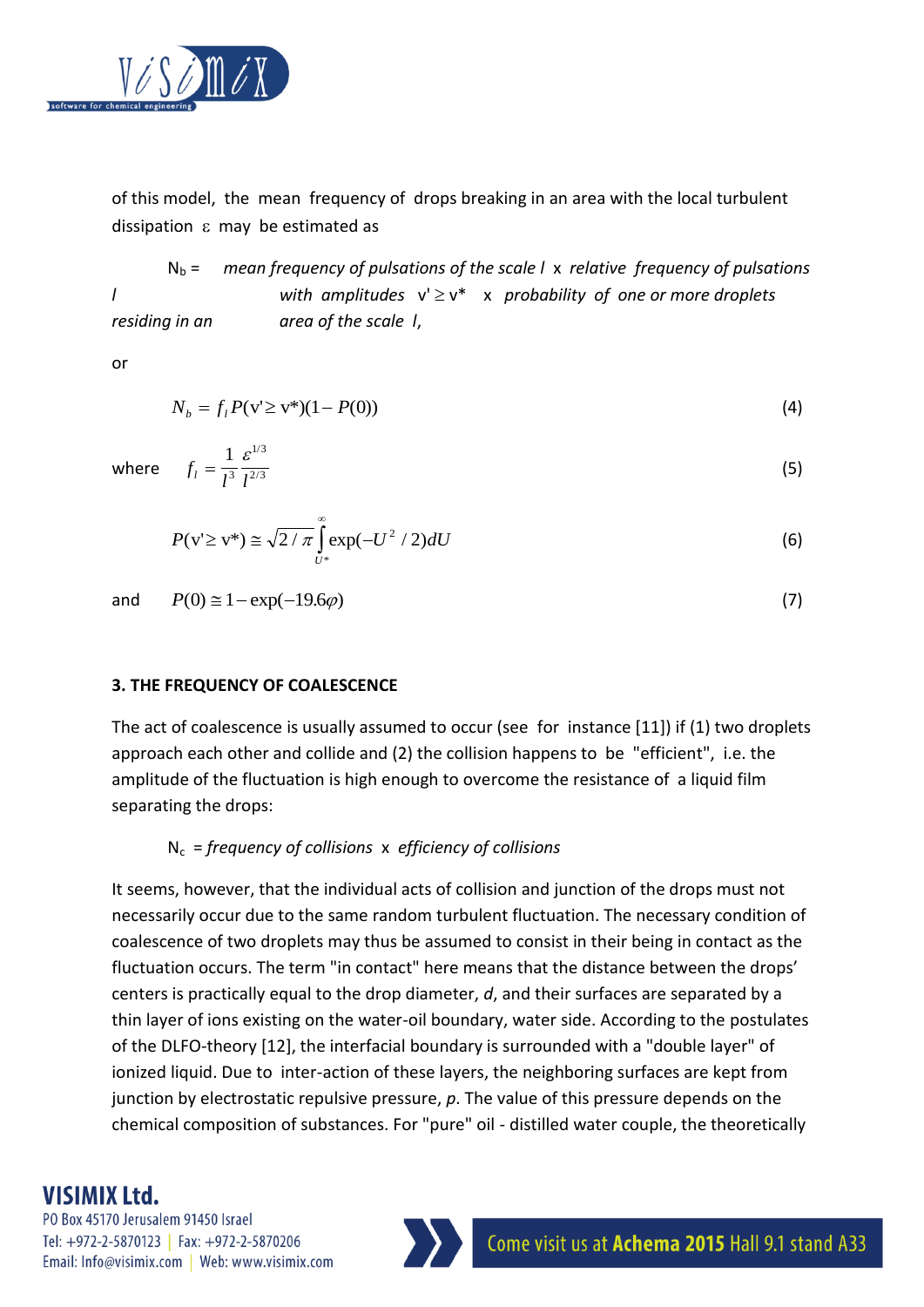

estimated value is about 20 Newtons per sq. m; it increases in emulsions stabilized with detergents, and decreases in solutions of flocculants and multivalent electrolytes. The coalescence only happens if the squeezing pulsation pressure is high enough to overcome the repulsive pressure. The condition for a random turbulent pulsation to be "efficient" may thus be formulated as

$$
v'_n \ge v_c^* = \sqrt{(2p / \rho_c)}
$$
 (8)

where  $v'_n$  is the constituent of the pulsational velocity  $v'_\lambda$ , normal to the contact surface, and

 $\lambda \cong d$  is the linear scale of the "coalescing" pulsations.

According to this model, mean frequency of coalescence may be defined as

$$
N_c
$$
 = mean frequency of pulsations of the scale  $\lambda$  x relative frequency of pulsations with amplitudes satisfying the condition  $v_n \ge v_c^*$  x probability of the presence of two or more drops in an area of the scale  $\lambda$ ,

or

$$
N_c = f_{\lambda} P(\mathbf{v}_n \ge \mathbf{v}^*)(1 - P_{\lambda}(0) - P_{\lambda}(1)), \tag{9}
$$

where  $f_{\lambda} = \frac{1}{\lambda^3}$ ε  $=\frac{1}{\lambda^3}\frac{6}{\lambda^2}$ 1 3  $1/3$  $2/3$ / /

$$
P(\mathbf{v}_{n} \leq \mathbf{v}_{c}^{*}) = \frac{1}{\sqrt{2\pi}} \int_{V^{*}}^{\infty} (1 - \frac{V'}{V^{*}}) \exp(-V'^{2}/2) dV'
$$
 (11)

$$
V^* = \frac{v_c^*}{v} = \frac{\sqrt{(2p/\rho_c)}}{\varepsilon^{1/3} \lambda^{1/3}}
$$
(12)

 $/v_{\lambda}$  (13)

and  $V' = v'_{\lambda}$ 

The term  $(1-\frac{V'}{V*})$  in Eq. 11 accounts for the fact that  $v_n$  is a component of pulsation velocity normal to the contact surface.  $(1 - \frac{r}{1 + r^2})$ *V V*

The probability for the centers of the two drops to be in the area of the scale  $\lambda$  was estimated approximately as

## **VISIMIX Ltd.**

PO Box 45170 Jerusalem 91450 Israel Tel: +972-2-5870123 | Fax: +972-2-5870206 Email: Info@visimix.com | Web: www.visimix.com



(10)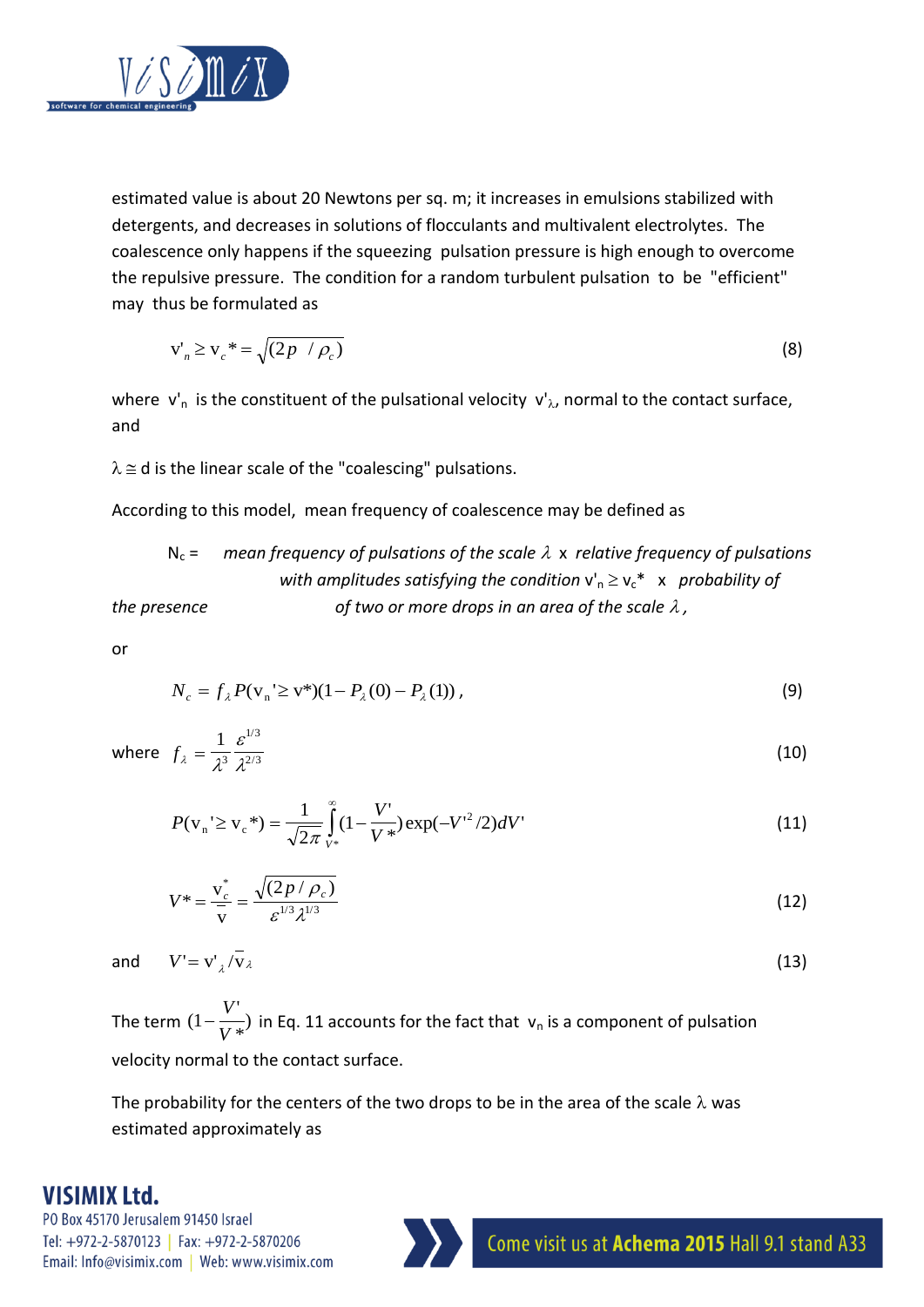

$$
1 - P_{\lambda}(0) - P_{\lambda}(1) \approx 1 - (1 + \varphi) \exp(-\varphi)
$$
  
(14)

Applicability of these equations for quantitative description of drop breaking / coalescence phenomena has been confirmed with experimental researches, related mainly to mixing equipment [9,10]. Some of these results are presented in the Figures 1 and 2. Mean diameter of droplets is presented in these graphs as a function of maximum local value of energy dissipation in the mixing vessel.



Figure 1. Mean drop diameter vs.  $\varepsilon_m$ .

1 - P = 20 Pa; 2 - P = 7 Pa; 3 - P  $\rightarrow \infty$  (fully stabilized). Solid lines correspond to calculations by equations 1-14.



Figure 2. Mean drop diameter vs.  $\varepsilon_m$ . The effect of the concentration of the disperse phase. Solid lines correspond to calculations by equations 1-14.

## **VISIMIX Ltd.**

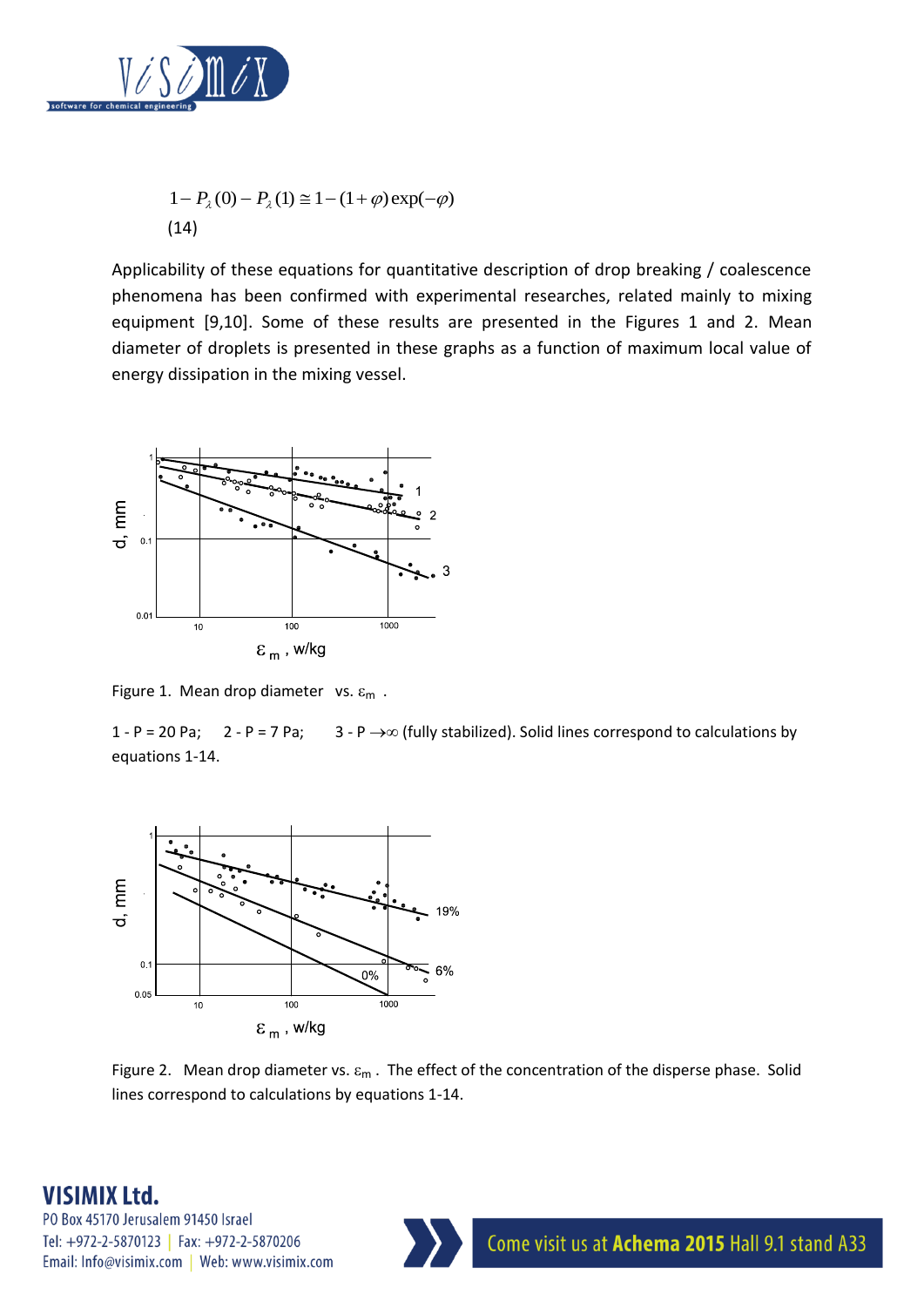

#### **4. APPLICATION OF THE THEORETICAL MODEL FOR RSD DEVICES**

The system of equations described above serves as a base of mathematical model of emulsifying in the current program. For practical application it is completed with data on turbulent energy dissipation in RSD channels and on residence time distribution of droplets in these channels that are provided with other sections of the program (see Attachments 1 and 2).

Results of mathematical modeling have been verified with laboratory research. Experiments on emulsifying were performed in laboratory vessels, from 0.2 t0 1.5 liter by volume. A wide variety of stators and rotors with different dimensions and geometry used in experiments. Characteristics of the most often used rotors and stators are shown is shown in the Tables 1 and 2.

| Stator sizes            |                             |                             | Stator slots       |                |               |
|-------------------------|-----------------------------|-----------------------------|--------------------|----------------|---------------|
| Designation             | Internal<br>diameter,<br>mm | External<br>diameter,<br>mm | Number of<br>slots | Width,<br>mm   | Height,<br>mm |
| $\mathbf{1}$            | 44                          | 50                          | 12                 | $\overline{3}$ | 10            |
| $\overline{2}$          |                             |                             | 12                 | $\overline{3}$ | 5             |
| $\overline{\mathbf{3}}$ |                             |                             | 24                 | $\mathbf{1}$   | $10\,$        |
| $\overline{4}$          |                             |                             | 24                 | $\mathbf 1$    | 5             |
| $\overline{5}$          |                             |                             | $\overline{6}$     | $\overline{3}$ | 10            |
| 6                       |                             |                             | 12                 | $\mathbf{1}$   | $10\,$        |
| $\overline{7}$          | 44                          | 46                          | 12                 | $\overline{3}$ | 10            |
| 8                       | 34                          | 40                          | 12                 | $\overline{3}$ | 8             |
| 9                       | 34                          | 40                          | 6                  | $\overline{3}$ | 10            |
| $10\,$                  | 44                          | 46                          | 12                 | $\overline{3}$ | 10            |
| $11\,$                  | 44                          | 50                          | 12                 | 5              | 10            |
| 12                      | 44                          | 50                          | 8                  | 8              | 10            |

Table 1. Dimensions of experimental stators.

## **VISIMIX Ltd.**

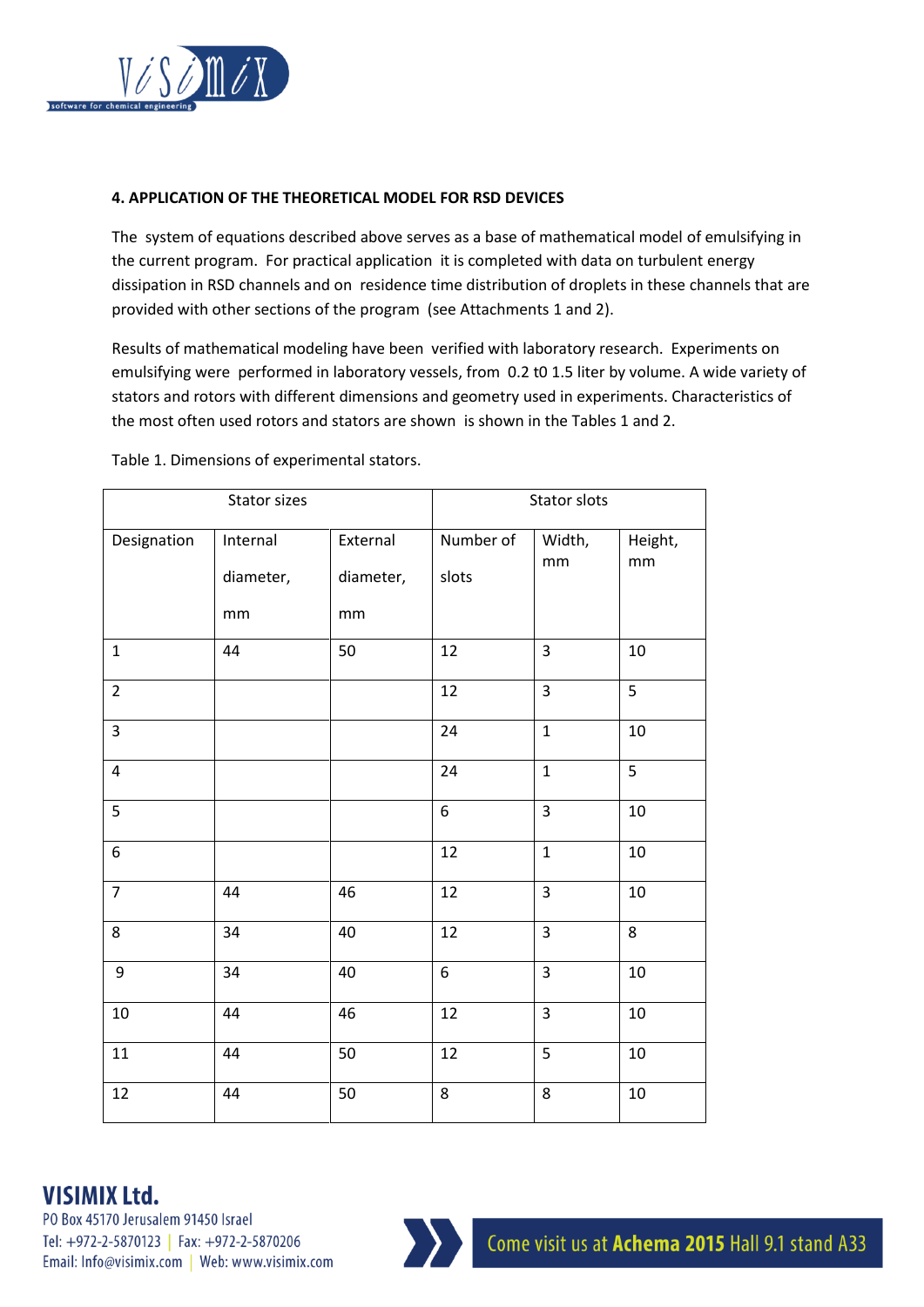

| 13 | 52 | 64 | 18                         | 3            | 10 |
|----|----|----|----------------------------|--------------|----|
| 14 | 52 | 60 | 18                         | 3            | 10 |
| 15 | 52 | 60 | 36                         | $\mathbf{1}$ | 10 |
| 16 | 52 | 64 | 36                         | $\mathbf{1}$ | 10 |
|    |    |    | <b>Stator perforations</b> |              |    |
|    |    |    | Number                     | Diameter     |    |
| 17 | 44 | 50 | 64                         | 3            |    |
| 18 | 44 | 50 | 144                        | $\mathbf{1}$ |    |

Table 2. Dimensions of experimental cylindrical rotors.

| Rotor sizes             |                             |                             | Rotor slots        |                |               |
|-------------------------|-----------------------------|-----------------------------|--------------------|----------------|---------------|
|                         | Internal<br>diameter,<br>mm | External<br>diameter,<br>mm | Number of<br>slots | Width,<br>mm   | Height,<br>mm |
| $\mathbf{1}$            | 36                          | 42                          | 12                 | 3              | 8             |
| $\overline{2}$          | 36                          | 42                          | 6                  | $\overline{3}$ | 8             |
| $\overline{3}$          | 34                          | 40                          | 12                 | 3              | 8             |
| $\overline{\mathbf{4}}$ | 34                          | 40                          | 6                  | $\overline{3}$ | 8             |
| 5                       | 24                          | $30\,$                      | 12                 | 3              | 8             |
| 6                       | 24                          | 30                          | 6                  | $\overline{3}$ | 8             |
| $\overline{7}$          | 34                          | 42                          | 12                 | 5              | 8             |
| 8                       | 34                          | 42                          | 24                 | $\mathbf{1}$   | 8             |
| 9                       | 40                          | 42                          | 12                 | $\overline{3}$ | 8             |
| 10                      | 42                          | 50                          | 12                 | 3              | 8             |

# **VISIMIX Ltd.**

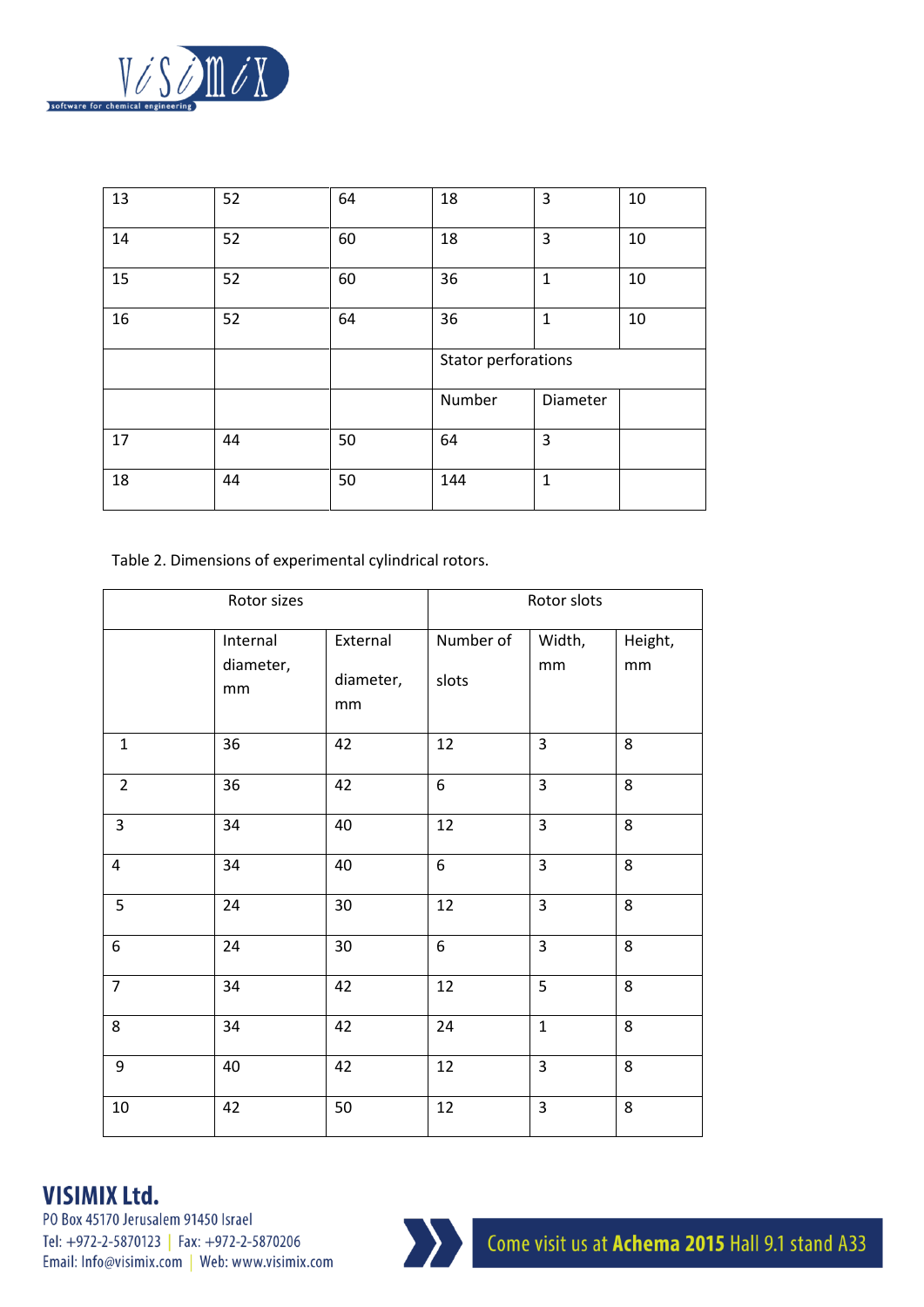

The tests were performed with oil-in water emulsions. Oil phase was resented by vegetable oil+CCL4, vegetable oil+kerosene+CCL4 and kerosene+CCL4 solutions with different viscosity. Batch duration was from 15 min to 6 hours. Diameter of droplets was kept in experiments within the range 30- 7.5 mcm, it was defined using digital microphotography.

Additionally, applicability of the program was confirmed with production scale tests using 3 – and 4 stage RSD dispersers produced by IKA (Germany). Emulsion of paraffin in water was produces at temperature about 90deg.C, with flow rate from 10 to 50 liter per min. Mean drop size in the final emulsion attained at different conditions was from 5 to 10 microns and was in good correspondence with the calculated values.

Results of the main (batch) experiments have been used for some adjustment of the theoretical predictions. They confirmed that drop sizes of the emulsions obtained at different conditions are dependent mainly on the average energy dissipation (specific power) in the RSD channels, defined on the starting stages of modeling (see option SHEAR CHARACTERISTICS OF RSD CHANNELS in the Calculate menu). However, in some cases influence of radial slots or perforations can also be significant. As it follows from the data presented in the Figures 3 and 4, application of stator with smaller width of radial slots or perforations usually results in smaller values of mean drop diameter.





Stator diameter 50 mm, thickness 3 mm. E – specific power in channel.

O -width of slots 3 mm, ×- width of slots 1 mm.

# **VISIMIX Ltd.**

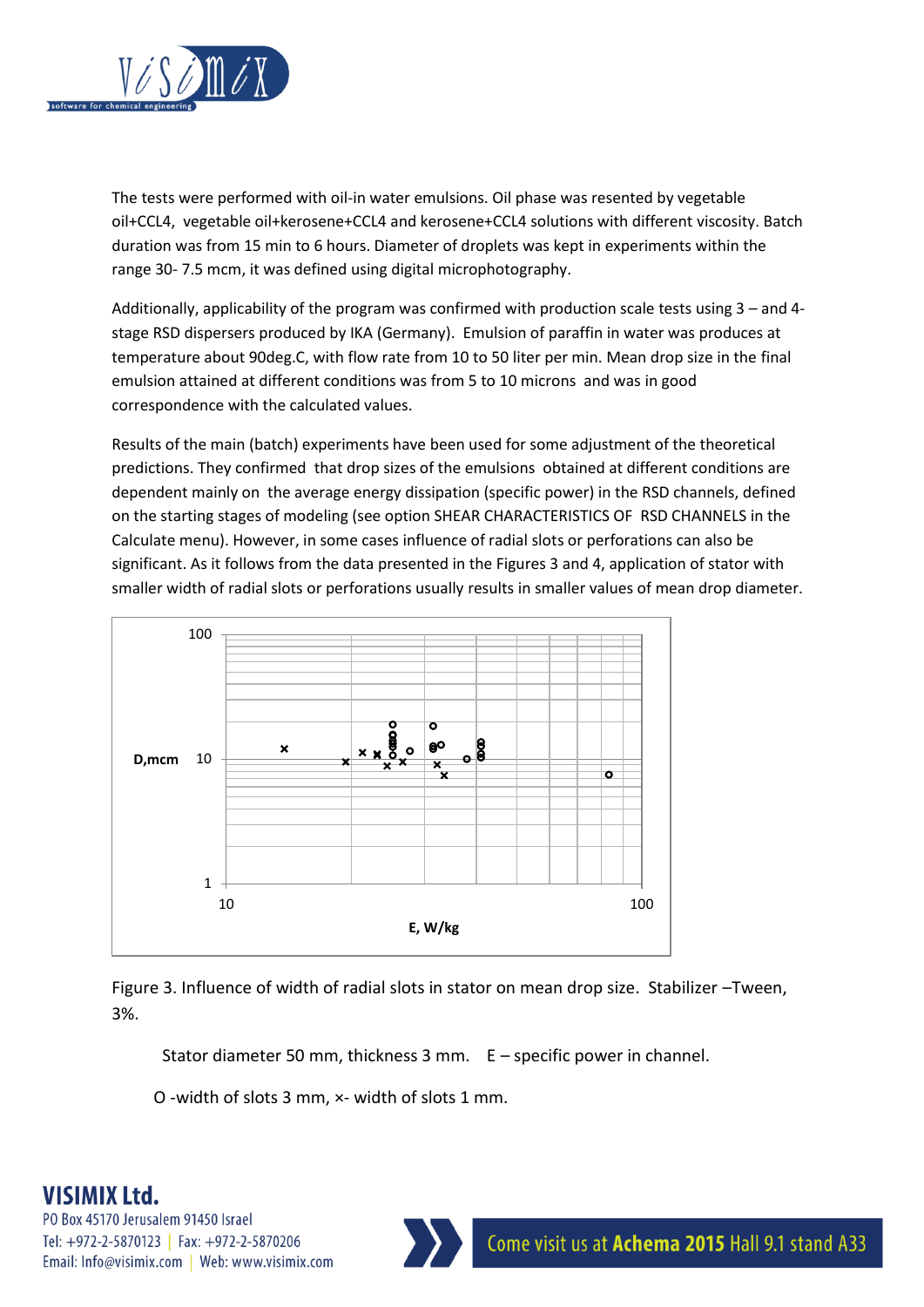



Figure 4. Influence of width of radial slots in stator on mean drop size. Stabilizer –Tween, 3%.

 Stator diameter 40 and 60 mm, thickness 3 and 4 mm. E – specific power in channel.

O -width of slots or perforations 3 mm, ×- width of slots or perforations 1 mm.

A more detailed study of this dependence have shown (Figure 5), that the effective value of local turbulent dissipation in the drop breaking area is a function of relation between length and width of the slots or perforations in the RSD stator.

The corresponding adjustment has been introduced into the calculation algorithms. Degree of correspondence between results of mathematical modeling and experimental results in batch laboratory tests is illustrated in the Figures 6 and 7.

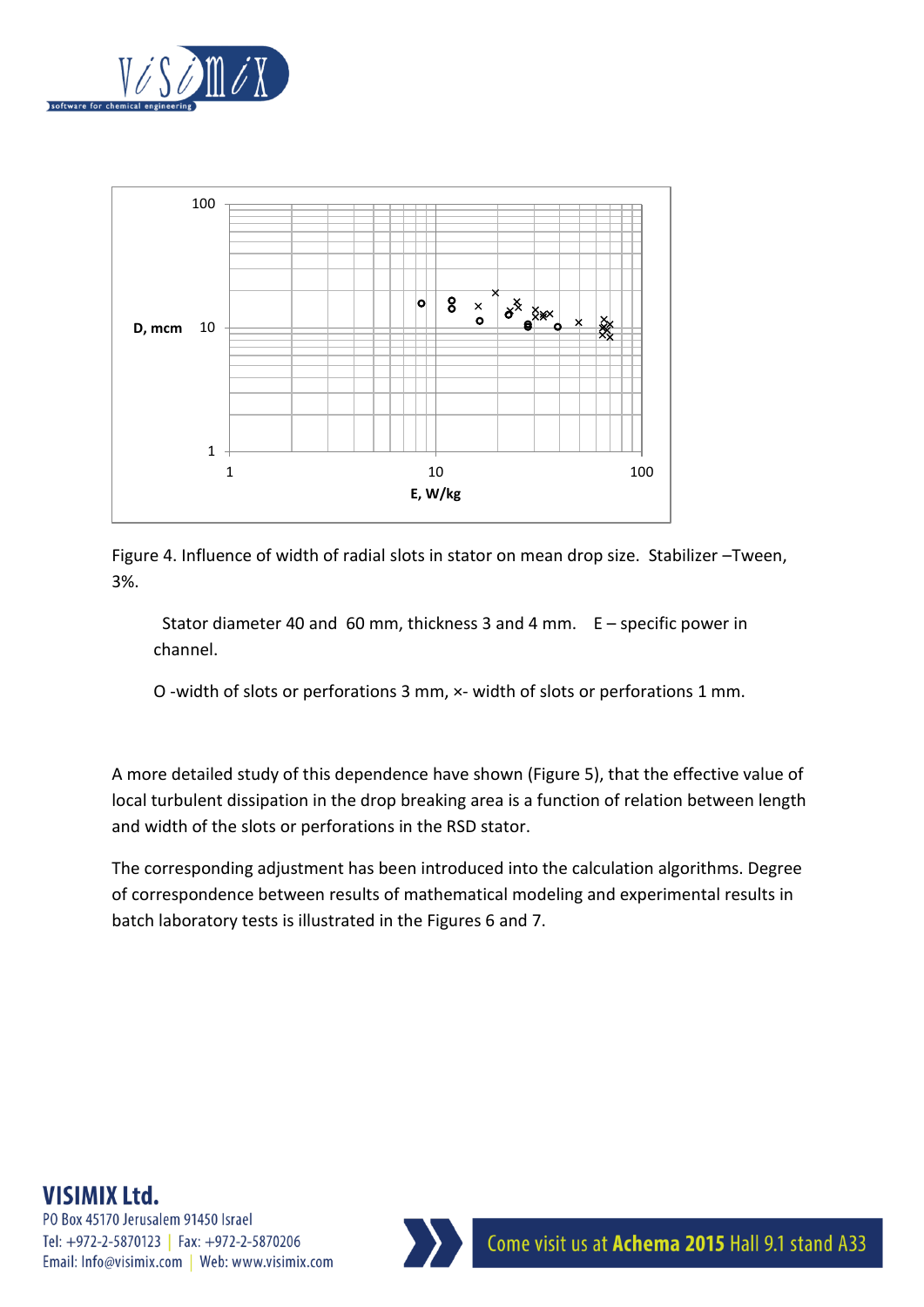



Figure 5. Influence of relative width of slots on mean drop diameter.

A = S/W, where S is thickness of stator and W is width of slots or diameter of perforations.

B=  $D^*E^{0.4}$ , where D is mean drop diameter, mcm, and E is calculated value specific power in the RSD channel.

The corresponding adjustment has been introduced into the calculation algorithms. Degree of correspondence between results of mathematical modeling and experimental results in batch laboratory tests is illustrated in the Figures 6 and 7.

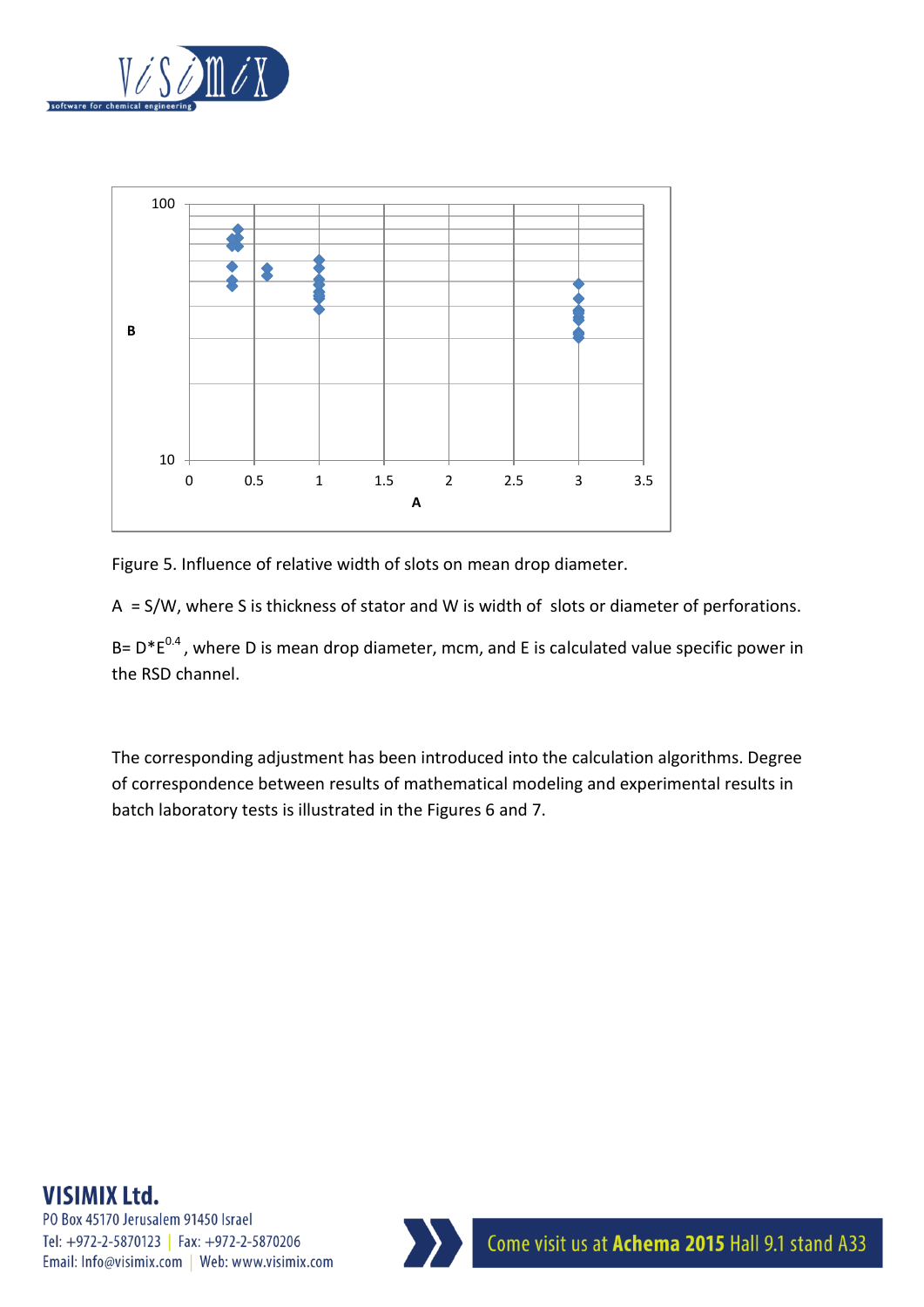



Figure 6. Mean drop diameter as a function of calculated value of maximum local energy dissipation.

External RSD diameter – 50. Oil phase viscosity 1.7cSt. Stabilizer – Tween, 3%.

Points – experimental, solid line – calculated.



Figure 7. Mean drop diameter as a function of calculated value of maximum local energy dissipation.

External RSD diameter – 40 mm , 46 mm, 60 and 64 mm. Oil phase viscosity 1.2 cSt. . Stabilizer – Tween, 3%.

Points – experimental, solid line – calculated.

# **VISIMIX Ltd.**

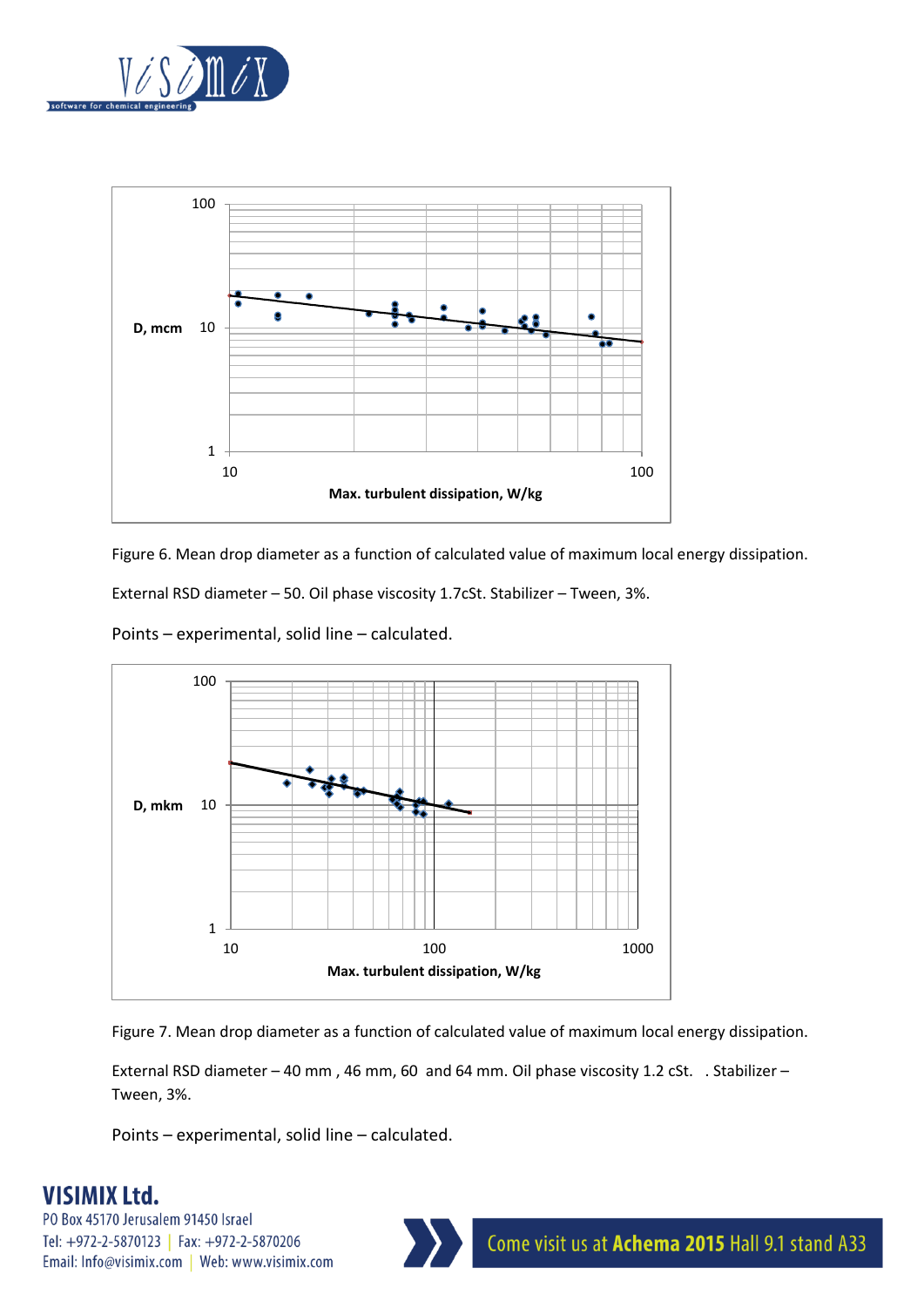



Figure 8. Mean drop diameter as a function of calculated value of maximum local energy dissipation.

External RSD diameter – 50 mm and 60 mm. Oil phase viscosity 1.25 cSt. Stabilizer – Tween, 1%.

Points – experimental, solid line – calculated.

Applicability of the models and calculation method for continuous flow emulsifying has been confirmed with production of paraffin emulsion in water. Emulsifying was performed with in-line 3-stage and 4-stage RSD homogenizers produces by IKA (Germany). Flow rate of emulsion varied from 10 to 50 liter per min. Mean drop diameter of the final emulsions varied at different conditions from 1.5 to 20 mcm and was in a good correspondence with the calculated values.

#### **NOMENCLATURE**

- $N_{\rm b}$ ,  $N_{\rm c}$  frequencies of breaking and coalescence
- $\overline{v}$  mean sq. root pulsational velocity
- $\varphi$  volume fraction of the disperse phase
- $v_c$ ,  $v_d$  kinematic viscosity of the continuous and disperse phases
- $\rho_c$ ,  $\rho_d$  density of the continuous and disperse phases

# **VISIMIX Ltd.**